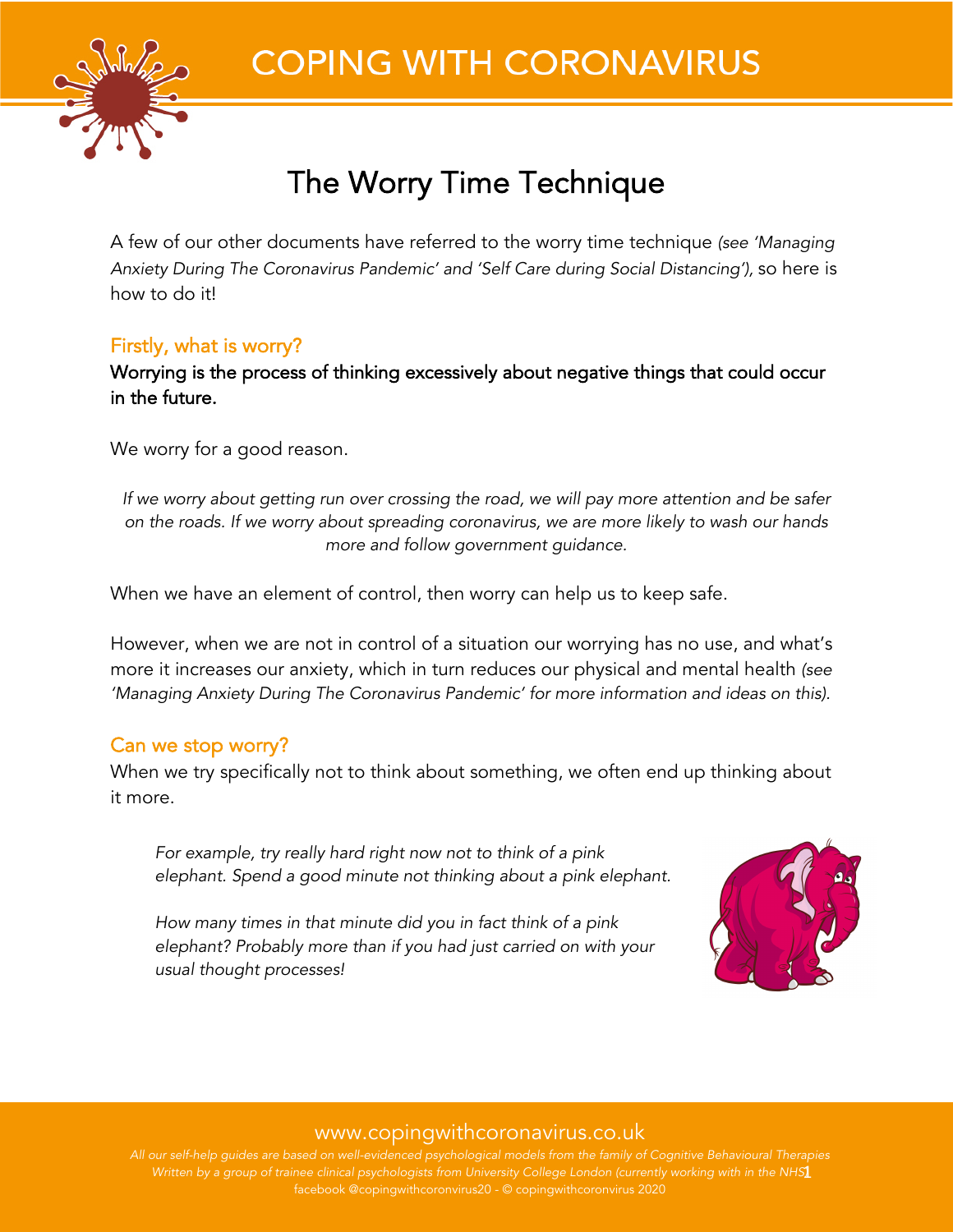

So, if we want to spend less time thinking about something simply trying not to think about it won't work. Also, as explained above, some worrying can be helpful for keeping us safe. Therefore the worry time technique is not about stopping worrying, but about reducing the amount of time we spend worrying about things outside of our control.

We can then spend the time we aren't worrying doing productive things, like looking after our mental health, planning for the next week, and connecting with others who are having a tough time at the moment.

## There are three parts to the worry time technique:

#### 1. Set up your worry time

Your worry time is an allotted time during the day in which you are allowed to worry. It is usually advised to make this a 15 minute period, at this time it is probably a good idea to include news-reading in your worry time. Therefore you might want to give yourself 15 minutes for reading the news or online articles about coronavirus, and 15 for your own personal worries. Your worry time should not be longer than 30 minutes! Try setting a timer if you think you might go over this.

#### *How long will you make your worry time?*

Your worry time should happen at the same time every day. Different times work for different people but it's a good idea to have it late enough in the day that you will actually have things to worry about, but early enough that you have time to pick your mood back up and do some relaxation before bed. 6 or 7pm works for a lot of people, as cooking and eating dinner can also be effective ways to stop worrying at the end of your worry time.

## www.copingwithcoronavirus.co.uk

Written by a group of trainee clinical psychologists from University College London (currently working with in the NHS<mark>2</mark>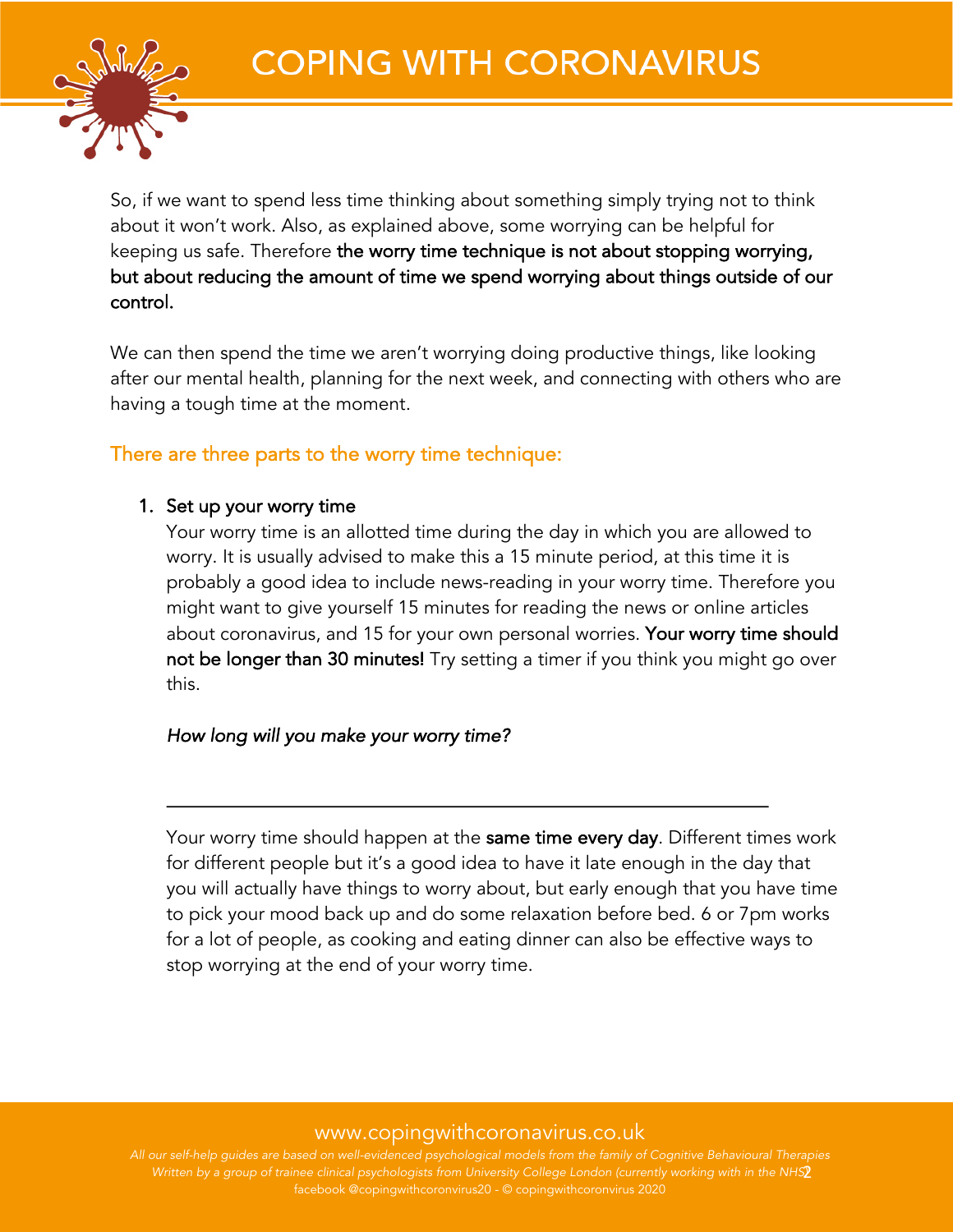

*What time will you do your worry time?* 

Your worry time needs to take place somewhere uncomfortable and that is not associated with rest. If you do your worry time in or on your bed, your bed will become associated with worry, which isn't helpful for sleep! It is also helpful to be somewhere that you don't want to stay much longer than 30 minutes. Consider taking your worry time on a hard chair pushed away from where you sleep/work/relax, or sat outside on a step or bench (maintaining distance from others).

#### *Where will you do your worry time?*

You need to be able to stop your worry time once the 15-30 minutes is up. Have an activity that you will do straight after that will move your attention away from the worries. Here are some ideas:

- Call a friend to speak about things OTHER THAN coronavirus
- Play an instrument, or a game you enjoy
- Cook a meal or make a hot drink and snack
- Watch a favourite TV programme or read a book

*What activity will you do to end your worry time?* 

#### www.copingwithcoronavirus.co.uk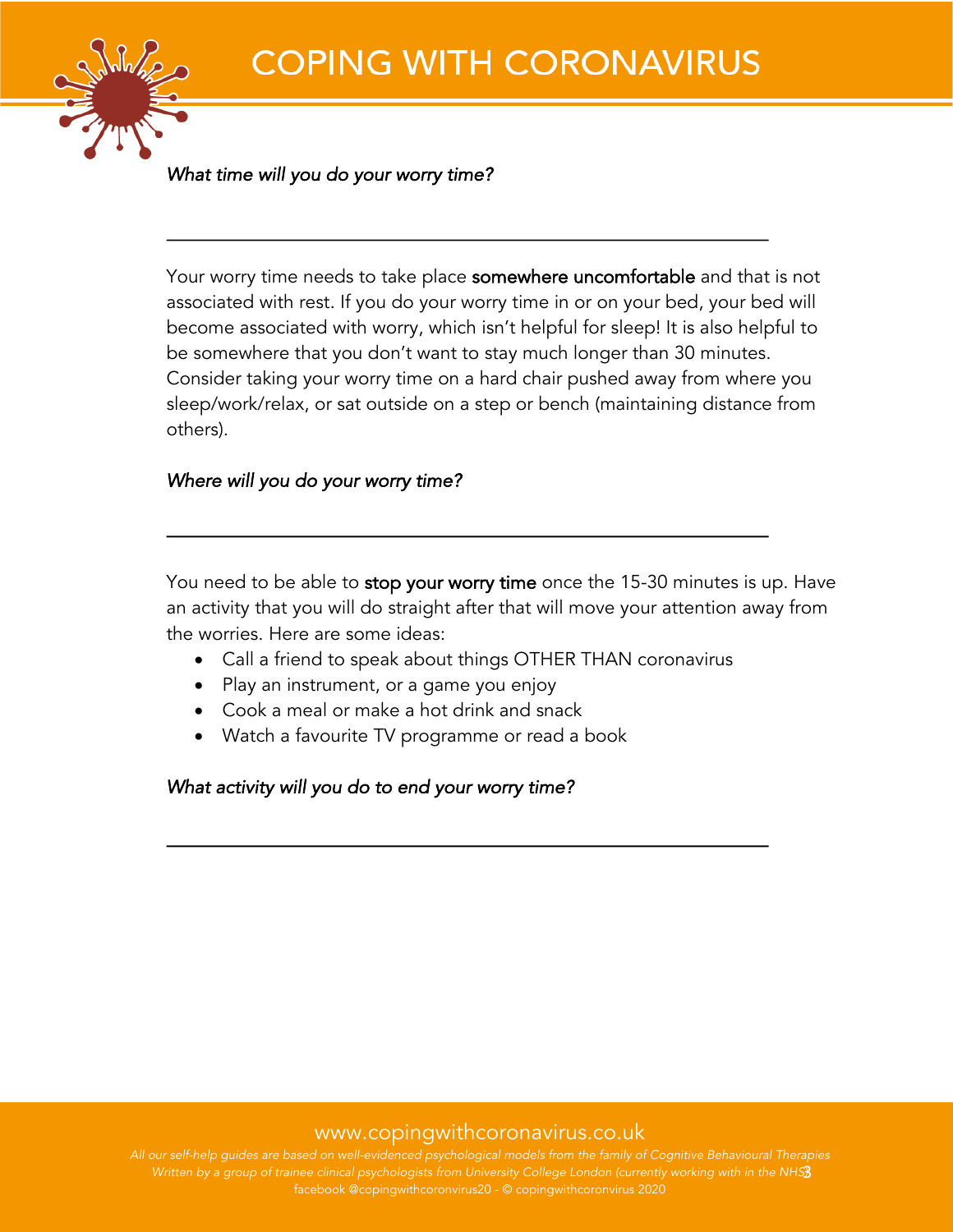

### 2. Postpone your worries at all times other than your worry time

During the day when a worry thought comes to you (a thought about something bad happening in your future that you cannot immediately do anything about), write it down. You could:

- Put your worries on post-it notes and stick them on your door/fridge
- Write them down in a notebook that you keep on your desk
- Write them in a note on your phone

Then in your worry time you will come back to this list and think about each worry then.

## *Where will you write down your worry thoughts?*

Once you have written it down, do something to postpone that worry, by moving your attention to something else. You could:

- Go for a run or a walk and pay close attention to the things around you (other people, the plants, the weather, the sounds etc.)
- Do a guided meditation or yoga session from online
- Call someone, and talk about things OTHER than coronavirus
- Read a book
- Look through photos that remind you of positive memories
- Make a hot drink and get a snack

#### *What things will you try to postpone your worries?*

## www.copingwithcoronavirus.co.uk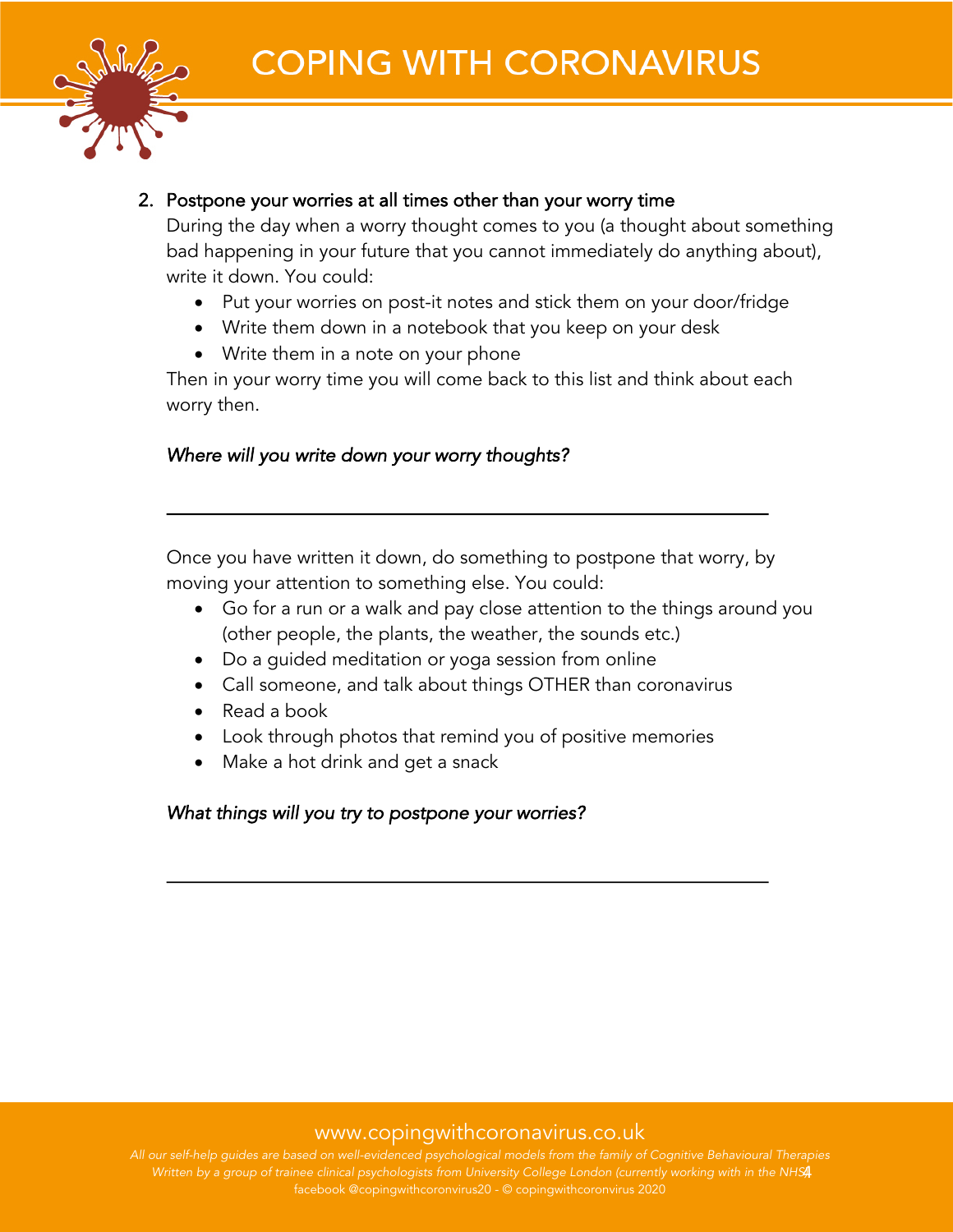

## 3. Using my worry time effectively



In your worry time you will come back to your list of worries that you've written down as they came up during the day. For each one, ask yourself can I do anything to control or change this thing I'm worried about?

If the answer is YES then make a plan and share it with someone supportive who can help with it even if just by keeping you accountable to following through on it.

*For example you might:*

- *Be worried about someone who is not following social distancing guidance properly, so make a plan to talk to them and think about how to do this compassionately*
- *Be worried about living on your own and having to self-isolate so make a plan to ask people if they'd help you with your food shops*
- *Be worried about your own or others' mental health during this time, so make a plan to spend 30minutes or an hour a day working through self-help resources such as those on this page, or doing a mindfulness course.*
- *Be worried about living with a vulnerable person, so make a plan with them to protect them.*

If the answer is NO then ask yourself if it is worth worrying about that thing (using up your time and energy and increasing your anxiety which could reduce your immune function in time), or could you let it go?

Letting go of worries is very difficult, but selfcompassion and mindfulness exercises can often help. There are a number of good online resources for accessing mindfulness classes and guided meditations (see our other posts/signposting page for these), and look out for our document on 'Selfcompassion in Self-isolation' for ideas about compassion exercises.



## www.copingwithcoronavirus.co.uk

*Written by a group of trainee clinical psychologists from University College London (currently working with in the NHS)* 5